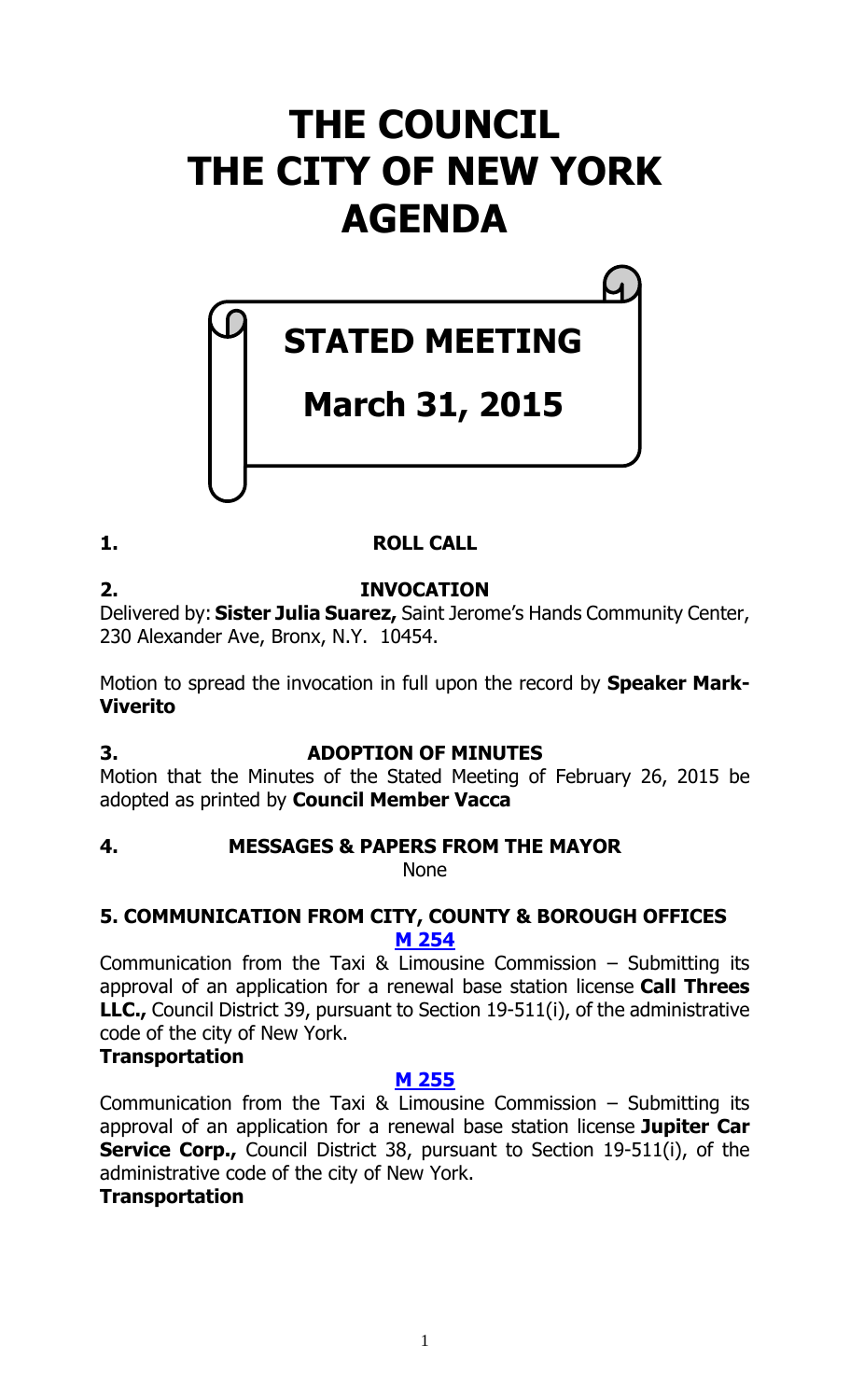**M [256](http://legistar.council.nyc.gov/LegislationDetail.aspx?ID=2253141&GUID=A49F2DF0-31BA-4875-8B30-EDA359D253FC&Options=ID|Text|&Search=)** Communication from the Taxi & Limousine Commission – Submitting its approval of an application for a renewal base station license **La Morenita Car Limo Service Inc.,** Council District 48, pursuant to Section 19-511(i), of the administrative code of the city of New York.

# **Transportation**

# **M [257](http://legistar.council.nyc.gov/LegislationDetail.aspx?ID=2253142&GUID=CE25547D-C099-4096-B2F5-2D6689A9B2C6&Options=ID|Text|&Search=)**

Communication from the Taxi & Limousine Commission – Submitting its approval of an application for a renewal and ownership change base station license **Ten I Con Corp.,** Council District 22, pursuant to Section 19-511(i), of the administrative code of the city of New York.

#### **Transportation**

#### **M [258](http://legistar.council.nyc.gov/LegislationDetail.aspx?ID=2253143&GUID=4A0C793E-A0F5-4F72-8636-1763B6E6C4E4&Options=ID|Text|&Search=)**

Communication from the Taxi & Limousine Commission  $-$  Submitting its approval of an application for a renewal, change of ownership and base name base station license **AJ Car And Limo Service Inc.,** Council District 1, pursuant to Section 19-511(i), of the administrative code of the city of New York.

# **Transportation**

# **M [259](http://legistar.council.nyc.gov/LegislationDetail.aspx?ID=2253144&GUID=A700766D-1A3D-4FB6-ACA0-D96B6A52A67B&Options=ID|Text|&Search=)**

Communication from the Taxi & Limousine Commission  $-$  Submitting its approval of an application for a change of ownership and change of location base station license **Towncar Transportation, Inc./ d.b.a. New Topacio Car Service,** Council District 34, pursuant to Section 19-511(i), of the administrative code of the city of New York.

# **Transportation**

# **M [260](http://legistar.council.nyc.gov/LegislationDetail.aspx?ID=2253145&GUID=BE6D93D4-603C-463F-80DF-572DF5C99D63&Options=ID|Text|&Search=)**

Communication from the Taxi & Limousine Commission – Submitting its approval of an application for a change of ownership, base name and change of location base station license **Commack Inc./ d.b.a. Barona's Car Svce,** Council District 17, pursuant to Section 19-511(i), of the administrative code of the city of New York.

# **Transportation**

# **M [261](http://legistar.council.nyc.gov/LegislationDetail.aspx?ID=2253146&GUID=B5B44450-1EE6-404E-8445-639BA5059655&Options=ID|Text|&Search=)**

Communication from the Taxi & Limousine Commission – Submitting its approval of an application for a change of location and adding officer base station license **New Elegante Car Svc Inc./d.b.a. Elegante,** Council District 18, pursuant to Section 19-511(i), of the administrative code of the city of New York.

# **Transportation**

# **6. PETITIONS & COMMUNICATIONS**

None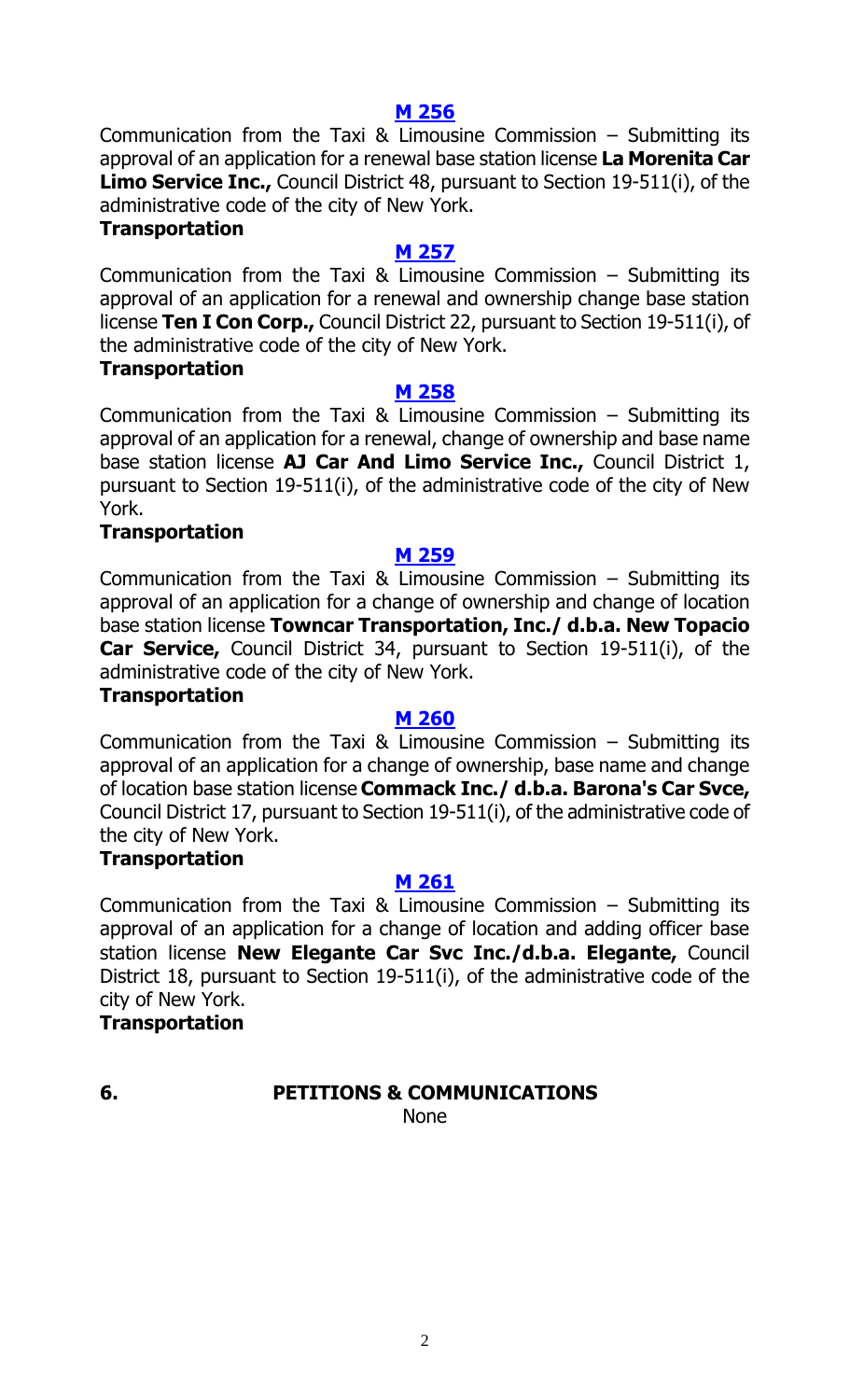# **7. LAND USE CALL-UPS**

# **M [262](http://legistar.council.nyc.gov/LegislationDetail.aspx?ID=2253135&GUID=F0BC509D-864D-485E-90A1-D472A869804F&Options=ID|Text|&Search=)**

By Council Member Garodnick:

Pursuant to Rule 11.20.b of the Council and Section 197-d (b)(3) of the New York City Charter, the Council hereby resolves that the action of the City Planning Commission on Uniform Land Use Review Procedure Application No. **C 150128 ZSM** shall be subject to Council review.

# **Coupled on Call – Up Vote**

#### **M [263](http://legistar.council.nyc.gov/LegislationDetail.aspx?ID=2253136&GUID=BE40AA91-FC85-4409-BA0E-E1BF6070950C&Options=ID|Text|&Search=)**

By Council Member Garodnick:

Pursuant to Rule 11.20.b of the Council and Section 197-d (b)(3) of the New York City Charter, the Council hereby resolves that the action of the City Planning Commission on Uniform Land Use Review Procedure Application No. **C 150129 ZSM** shall be subject to Council review.

# **Coupled on Call – Up Vote**

#### **M [264](http://legistar.council.nyc.gov/LegislationDetail.aspx?ID=2253137&GUID=8A2202BC-380F-4245-AA67-DD7F97C98BF9&Options=ID|Text|&Search=)**

By Council Member Garodnick:

Pursuant to Rule 11.20.b of the Council and Section 197-d (b)(3) of the New York City Charter, the Council hereby resolves that the action of the City Planning Commission on Uniform Land Use Review Procedure Application No. **C 150130(A) ZSM** shall be subject to Council review.

# **Coupled on Call – Up Vote**

#### **M [265](http://legistar.council.nyc.gov/LegislationDetail.aspx?ID=2253132&GUID=707CC117-FC41-4DD8-AD2E-5CACA29D80C8&Options=ID|Text|&Search=)**

By the Chair of the Land Use Committee Council Member Greenfield: Pursuant to Rule 11.20(c) of the Council Rules and Section 197-d (b)(3) of the New York City Charter, the Council hereby resolves that the action of the City Planning Commission on Uniform Land Use Review Procedure application nos.

**C 140440 MMM** shall be subject to Council review. This item is related to Application no. **N 150127 ZRM** which is subject to Council review pursuant to Section 197-d of the New York City Charter**.**

# **Coupled on Call – Up Vote**

#### **M [266](http://legistar.council.nyc.gov/LegislationDetail.aspx?ID=2253133&GUID=6B9C85F3-7FEB-4CEF-AA91-23EE80A3CF8F&Options=ID|Text|&Search=)**

By Council Member Johnson:

Pursuant to Rule 11.20b of the Council and §20-226 or §20-225 of the New York City Administrative Code, the Council resolves that the action of the Department of Consumer Affairs approving an unenclosed sidewalk café located at 131 Seventh Avenue South, Borough of Manhattan, Community Board No. 2, Application No. **20155355 TCM** shall be subject to review by the Council.

# **Coupled on Call – Up Vote**

# **M [267](http://legistar.council.nyc.gov/LegislationDetail.aspx?ID=2253134&GUID=A9E3E484-35F9-42C7-BB68-29322CC01AA2&Options=ID|Text|&Search=)**

By Council Member Johnson:

Pursuant to Rule 11.20b of the Council and §20-226 or §20-225 of the New York City Administrative Code, the Council resolves that the action of the Department of Consumer Affairs approving an unenclosed sidewalk café located at 137 Seventh Avenue South, Borough of Manhattan, Community Board No. 2, Application No. **20155377 TCM** shall be subject to review by the Council.

# **Coupled on Call – Up Vote**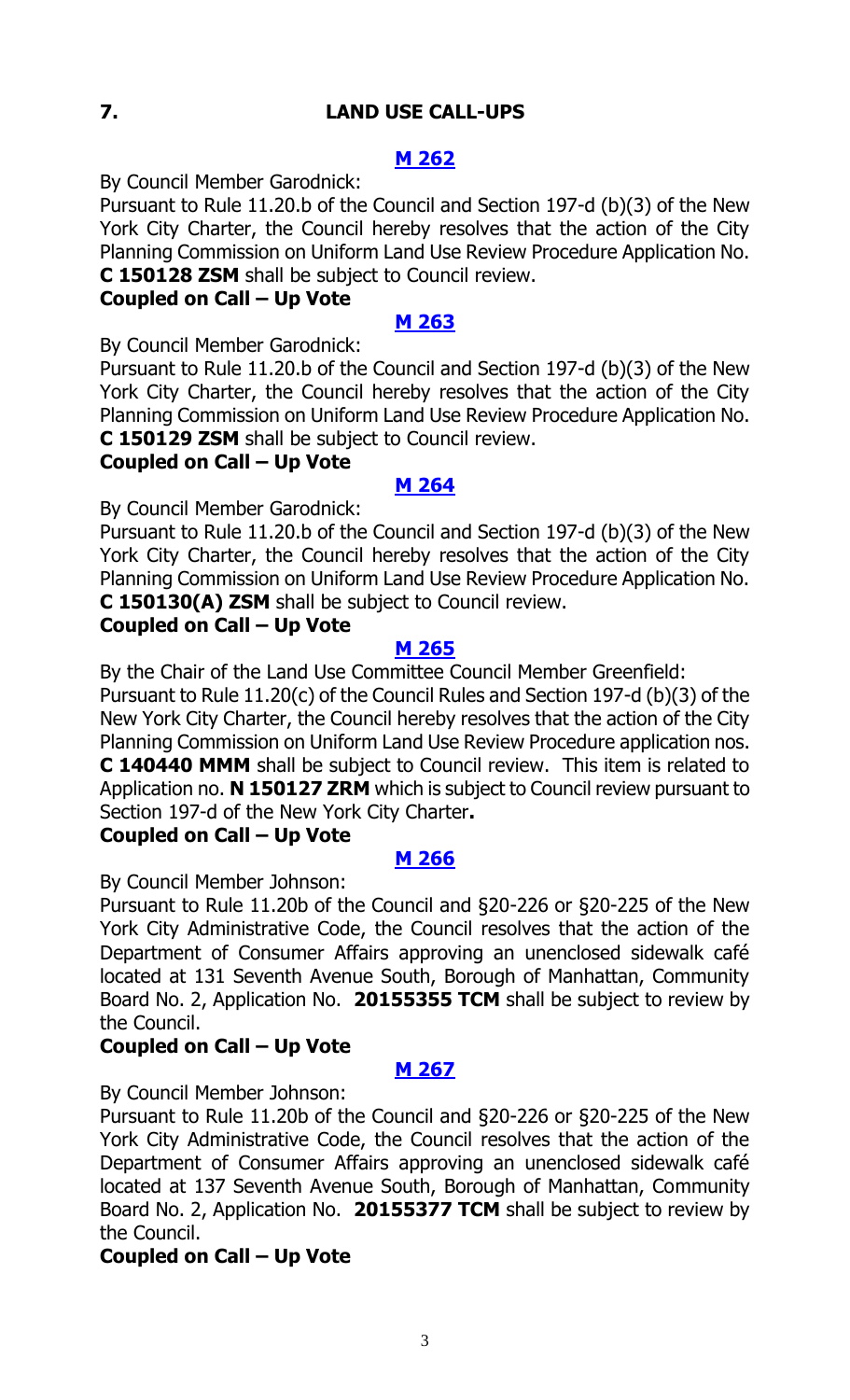# **M [268](http://legistar.council.nyc.gov/LegislationDetail.aspx?ID=2253138&GUID=DACD4487-F7D9-4705-8B59-CB45A7E54D29&Options=ID|Text|&Search=)**

By Council Member Treyger:

Pursuant to Rule 11.20.b of the Council and Section 197-d (b)(3) of the New York City Charter, the Council hereby resolves that the action of the City Planning Commission on Uniform Land Use Review Procedure Application No. **C 140209 ZSK** shall be subject to Council review.

#### **Coupled on Call – Up Vote**

# **Roll Call**

# **8. COMMUNICATION FROM THE SPEAKER**

# **9. DISCUSSION OF GENERAL ORDERS**

**10. REPORT OF SPECIAL COMMITTEES** None

# **11. REPORTS OF STANDING COMMITTEES**

# **Report of the Committee on Civil Rights**

#### **[Int 421-A](http://legistar.council.nyc.gov/LegislationDetail.aspx?ID=1853964&GUID=54D1BBA3-4C90-45DE-A33C-3C0CB00068A4&Options=&Search=)**

An Amended Local Law to amend the administrative code of the city of New York, in relation to the powers and duties of the commission on human rights. **Amended and Coupled on GO**

#### **[Int 689-A](http://legistar.council.nyc.gov/LegislationDetail.aspx?ID=2230905&GUID=557FA963-BF21-4FF5-9877-2F078E3FFA3E&Options=&Search=)**

An Amended Local Law in relation to establishing a housing discrimination testing program.

# **Amended and Coupled on GO**

#### **[Int 690-A](http://legistar.council.nyc.gov/LegislationDetail.aspx?ID=2230888&GUID=2A43FB60-8D5F-47F4-B3CE-DEC025C79915&Options=&Search=)**

An Amended Local Law in relation to establishing an employment discrimination testing program.

# **Amended and Coupled on GO**

# **Report of the Committee on Finance**

#### **[Int 497-B](http://legistar.council.nyc.gov/LegislationDetail.aspx?ID=1937623&GUID=F351651F-912B-45FA-9F28-7319C89F8799&Options=&Search=)**

An Amended Local Law to amend the administrative code of the city of New York and the New York City Charter, in relation to the interest rate and discount rate recommendations provided by the New York City Banking Commission.

#### **Amended and Coupled on GO**

# **[Int 656](http://legistar.council.nyc.gov/LegislationDetail.aspx?ID=2168445&GUID=20A0E2A4-6AA8-40CA-9B2A-FAA51E02465B&Options=&Search=)**

A Local Law to amend the administrative code of the city of New York, in relation to the establishment of the South Shore business improvement district.

# **Coupled on GO**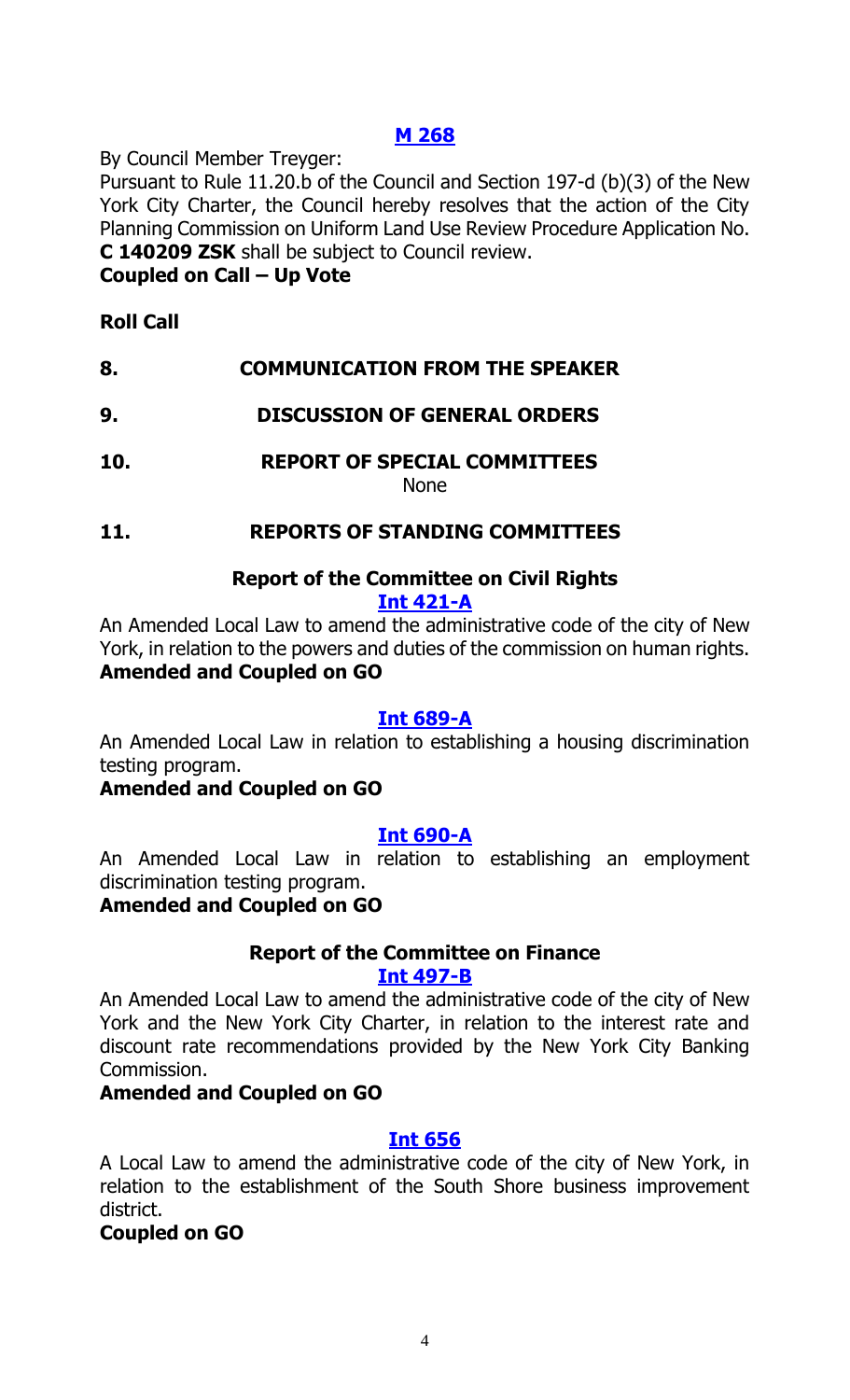# **[Preconsidered Res](http://legistar.council.nyc.gov/LegislationDetail.aspx?ID=2249309&GUID=0B2DFB98-1D7F-4B50-A1A6-A5F4298399B2&Options=&Search=) 636**

Resolution approving the new designation and changes in the designation of certain organizations to receive funding in the Expense Budget.

# **Coupled on GO**

# **[Preconsidered M](http://legistar.council.nyc.gov/LegislationDetail.aspx?ID=2250020&GUID=A3CC7EF9-3C21-437D-A9C2-968A6F325667&Options=&Search=) 269 & [Res 641](http://legistar.council.nyc.gov/LegislationDetail.aspx?ID=2253158&GUID=D1F5819A-3E94-4D90-A971-B6094AE71226&Options=&Search=)**

The Operating Budget of the Council of the City of New York. **Coupled on GO**

# **[Preconsidered M 270](http://legistar.council.nyc.gov/LegislationDetail.aspx?ID=2250022&GUID=F659C761-72F5-4940-8365-671D96BB86FC&Options=&Search=) & [Res 642](http://legistar.council.nyc.gov/LegislationDetail.aspx?ID=2253159&GUID=A2ADC6AD-0CCE-436A-8723-47BC84811892&Options=&Search=)**

Schedule detailing the lump sum OTPS Unit of Appropriation of the Operating Budget of the Council of the City of New York.

#### **Coupled on GO**

# **[Preconsidered L.U. 193](http://legistar.council.nyc.gov/LegislationDetail.aspx?ID=2249318&GUID=65AE20F1-2446-4BB6-9890-794C2BB06ED7&Options=&Search=) & [Res 643](http://legistar.council.nyc.gov/LegislationDetail.aspx?ID=2253157&GUID=98613C98-3528-4ABD-98E0-7AD333E4D96E&Options=&Search=)**

Rose Ellen Smith HDFC, Block 2744, Lots 55 and 63, Bronx, Community District No. 2, Council District No. 17.

# **Coupled on GO**

# **[Preconsidered L.U. 194](http://legistar.council.nyc.gov/LegislationDetail.aspx?ID=2249317&GUID=0D17F0C2-ABA3-4E17-B938-179659A4610D&Options=&Search=) & [Res 644](http://legistar.council.nyc.gov/LegislationDetail.aspx?ID=2253156&GUID=1016210D-CED9-4829-A7AE-5BC9C7D1C8DC&Options=&Search=)**

MBD HDFC, Block 2983, Lot 28, Bronx, Community District No. 3, Council District No. 17.

# **Coupled on GO**

#### **Report of the Committee on Land Use [L.U. 188](http://legistar.council.nyc.gov/LegislationDetail.aspx?ID=2240511&GUID=BECF24AF-993B-4C80-A205-7999A59688FD&Options=&Search=) & [Res](http://legistar.council.nyc.gov/LegislationDetail.aspx?ID=2250031&GUID=AFE5E9E5-7917-4E59-873D-D86A779BF563&Options=&Search=) 645**

Application No. **C 120403 ZMQ** submitted by the CG & J Realty, LLC pursuant to Sections 197-c and 201 of the New York City Charter for an amendment of the Zoning Map, Section No. 10a, changing an existing R6 and C2-2 District to a C4-3 District, in the area of Northern Boulevard and Leavitt Street, Borough of Queens, Community Board 7, Council District 20.

# **Coupled on GO**

# **[L.U. 192](http://legistar.council.nyc.gov/LegislationDetail.aspx?ID=2240513&GUID=CFF7CEE9-27A8-40E4-80FE-88E27FA81B29&Options=&Search=) & [Res](http://legistar.council.nyc.gov/LegislationDetail.aspx?ID=2250032&GUID=7D9E76B1-060E-4725-BEBC-67F2D21EC6A7&Options=&Search=) 646**

Application No. **20155429 HAM** submitted by the New York City Department of Housing Preservation and Development pursuant to Section 577 of the Private Housing Finance Law for a real property tax exemption for properties identified as Block 2685, Lot 28, Block 2740, Lots 10 and 12, and Block 2762, Lots 16, 18, 25 and 40, on the tax map of the City of New York, Borough of the Bronx, Community Board 2, Council District 17.

# **Coupled on GO**

# **12. GENERAL ORDER CALENDAR**

# **[L.U. 174](http://legistar.council.nyc.gov/LegislationDetail.aspx?ID=2170527&GUID=929E2356-B938-4E69-8B0C-AFE9EB0897ED&Options=&Search=) & [Res](http://legistar.council.nyc.gov/LegislationDetail.aspx?ID=2239761&GUID=397B616D-2D31-4FD1-8C07-A0520A8C4963&Options=&Search=) 647**

Application No. **C 130066 ZSM** submitted by Goose Mountain NYC, LLC pursuant to Sections 197-c and 201 of the New York City Charter for the grant of a special permit pursuant to Section 74-711 of the Zoning Resolution to modify the applicable district use regulations to allow residential use on the property located at 498 Broome Street, within the Soho Cast-Iron Historic District, Borough of Manhattan, Community Board 2, Council District 1. This application is subject to review and action by the Land Use Committee only if appealed to the Council pursuant to Charter Section 197-d(b)(2) or called up by vote of the Council pursuant to Charter Section 197-d(b)(3).

# **Coupled on GO**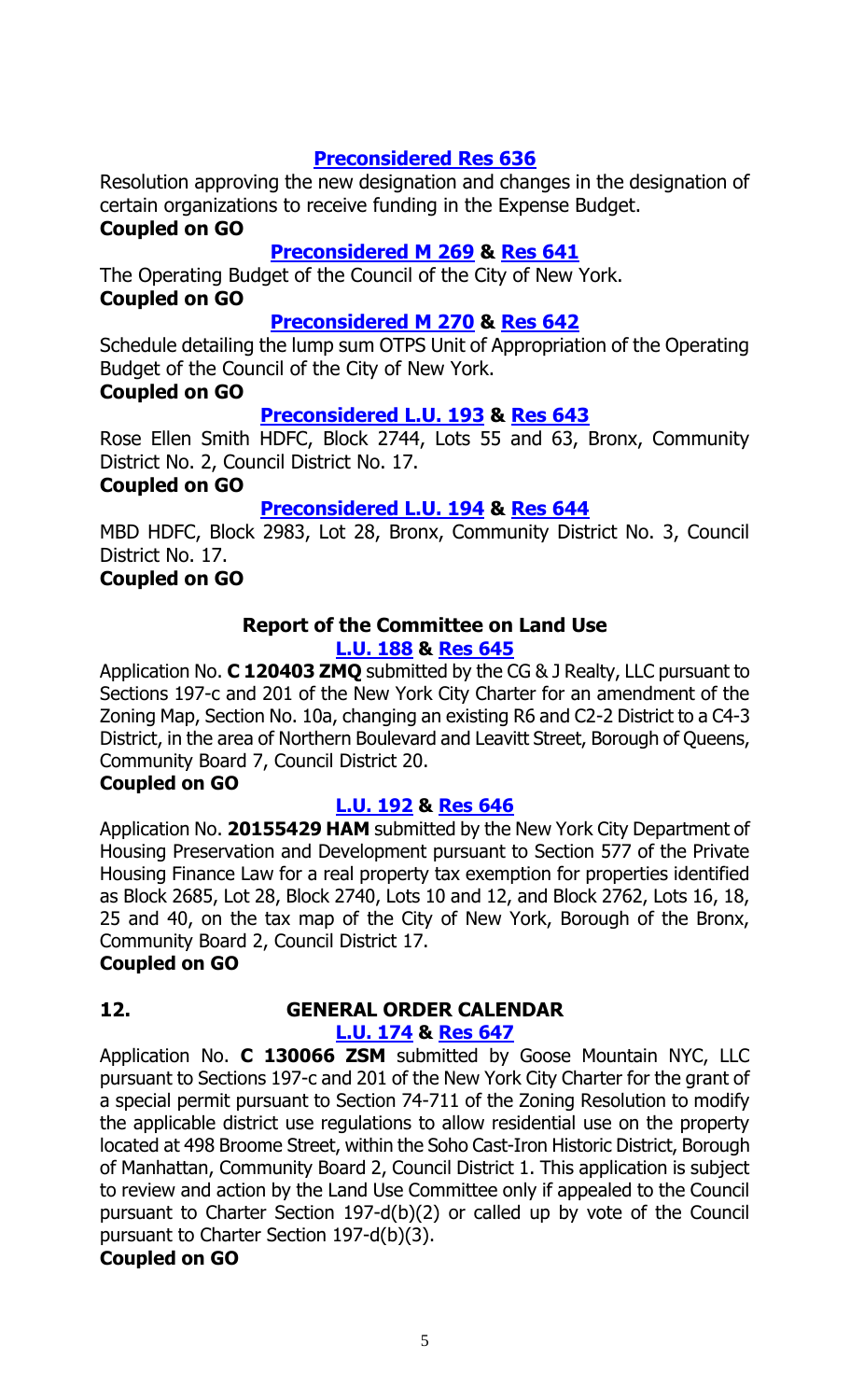# **COUPLED ON GENERAL ORDER CALENDAR Civil Rights**

**[Int 421-A](http://legistar.council.nyc.gov/LegislationDetail.aspx?ID=1853964&GUID=54D1BBA3-4C90-45DE-A33C-3C0CB00068A4&Options=&Search=) -** Powers and duties of the commission on human rights. **A and GO**

**[Int 689-A](http://legistar.council.nyc.gov/LegislationDetail.aspx?ID=2230905&GUID=557FA963-BF21-4FF5-9877-2F078E3FFA3E&Options=&Search=) -** Establishing a housing discrimination testing program.

**A and GO**

**[Int 690-A](http://legistar.council.nyc.gov/LegislationDetail.aspx?ID=2230888&GUID=2A43FB60-8D5F-47F4-B3CE-DEC025C79915&Options=&Search=) -** Establishing an employment discrimination testing program.

**A and GO**

# **Finance**

**[Int 497-B](http://legistar.council.nyc.gov/LegislationDetail.aspx?ID=1937623&GUID=F351651F-912B-45FA-9F28-7319C89F8799&Options=&Search=) -** Interest rate and discount rate recommendations provided by the New York City Banking Commission.

**A and GO**

**[Int 656](http://legistar.council.nyc.gov/LegislationDetail.aspx?ID=2168445&GUID=20A0E2A4-6AA8-40CA-9B2A-FAA51E02465B&Options=&Search=) -** Establishment of the South Shore business improvement district. **GO**

**[Preconsidered Res](http://legistar.council.nyc.gov/LegislationDetail.aspx?ID=2249309&GUID=0B2DFB98-1D7F-4B50-A1A6-A5F4298399B2&Options=&Search=) 636 -** Approving the new designation and changes in the designation of certain organizations to receive funding in the Expense Budget.

# **GO**

**[Preconsidered M 269](http://legistar.council.nyc.gov/LegislationDetail.aspx?ID=2250020&GUID=A3CC7EF9-3C21-437D-A9C2-968A6F325667&Options=&Search=) & [Res 641](http://legistar.council.nyc.gov/LegislationDetail.aspx?ID=2253158&GUID=D1F5819A-3E94-4D90-A971-B6094AE71226&Options=&Search=)** - Operating Budget of the Council of the City of New York.

**GO**

**[Preconsidered M 270](http://legistar.council.nyc.gov/LegislationDetail.aspx?ID=2250022&GUID=F659C761-72F5-4940-8365-671D96BB86FC&Options=&Search=) & [Res 642](http://legistar.council.nyc.gov/LegislationDetail.aspx?ID=2253159&GUID=A2ADC6AD-0CCE-436A-8723-47BC84811892&Options=&Search=) - Lump sum OTPS Unit of Appropriation** of the Operating Budget of the Council of the City of New York. **GO**

**[Preconsidered L.U. 193](http://legistar.council.nyc.gov/LegislationDetail.aspx?ID=2249318&GUID=65AE20F1-2446-4BB6-9890-794C2BB06ED7&Options=&Search=) & [Res 643](http://legistar.council.nyc.gov/LegislationDetail.aspx?ID=2253157&GUID=98613C98-3528-4ABD-98E0-7AD333E4D96E&Options=&Search=) -** Rose Ellen Smith HDFC, Block 2744, Lots 55 and 63, Bronx, Community District No. 2, Council District No. 17. **GO**

**[Preconsidered L.U. 194](http://legistar.council.nyc.gov/LegislationDetail.aspx?ID=2249317&GUID=0D17F0C2-ABA3-4E17-B938-179659A4610D&Options=&Search=) & [Res 644](http://legistar.council.nyc.gov/LegislationDetail.aspx?ID=2253156&GUID=1016210D-CED9-4829-A7AE-5BC9C7D1C8DC&Options=&Search=) -** MBD HDFC, Block 2983, Lot 28, Bronx, Community District No. 3, Council District No. 17. **GO**

# **Land Use**

**[L.U. 188](http://legistar.council.nyc.gov/LegislationDetail.aspx?ID=2240511&GUID=BECF24AF-993B-4C80-A205-7999A59688FD&Options=&Search=) & [Res](http://legistar.council.nyc.gov/LegislationDetail.aspx?ID=2250031&GUID=AFE5E9E5-7917-4E59-873D-D86A779BF563&Options=&Search=) 645 -** App. **C 120403 ZMQ** Zoning Map, Queens, Community Board 7, Council District 20. **GO**

**[L.U. 192](http://legistar.council.nyc.gov/LegislationDetail.aspx?ID=2240513&GUID=CFF7CEE9-27A8-40E4-80FE-88E27FA81B29&Options=&Search=) & [Res](http://legistar.council.nyc.gov/LegislationDetail.aspx?ID=2250032&GUID=7D9E76B1-060E-4725-BEBC-67F2D21EC6A7&Options=&Search=) 646 -** App. **20155429 HAM,** Real Property Tax Exemption, Bronx, Community Board 2, Council District 17. **GO**

# **GENERAL ORDER CALENDAR**

**[L.U. 174](http://legistar.council.nyc.gov/LegislationDetail.aspx?ID=2170527&GUID=929E2356-B938-4E69-8B0C-AFE9EB0897ED&Options=&Search=) & [Res](http://legistar.council.nyc.gov/LegislationDetail.aspx?ID=2239761&GUID=397B616D-2D31-4FD1-8C07-A0520A8C4963&Options=&Search=) 647 -** App. **C 130066 ZSM,** Zoning Resolution, Manhattan, Community Board 2, Council District 1. **GO**

Commissioner of Deeds **GO**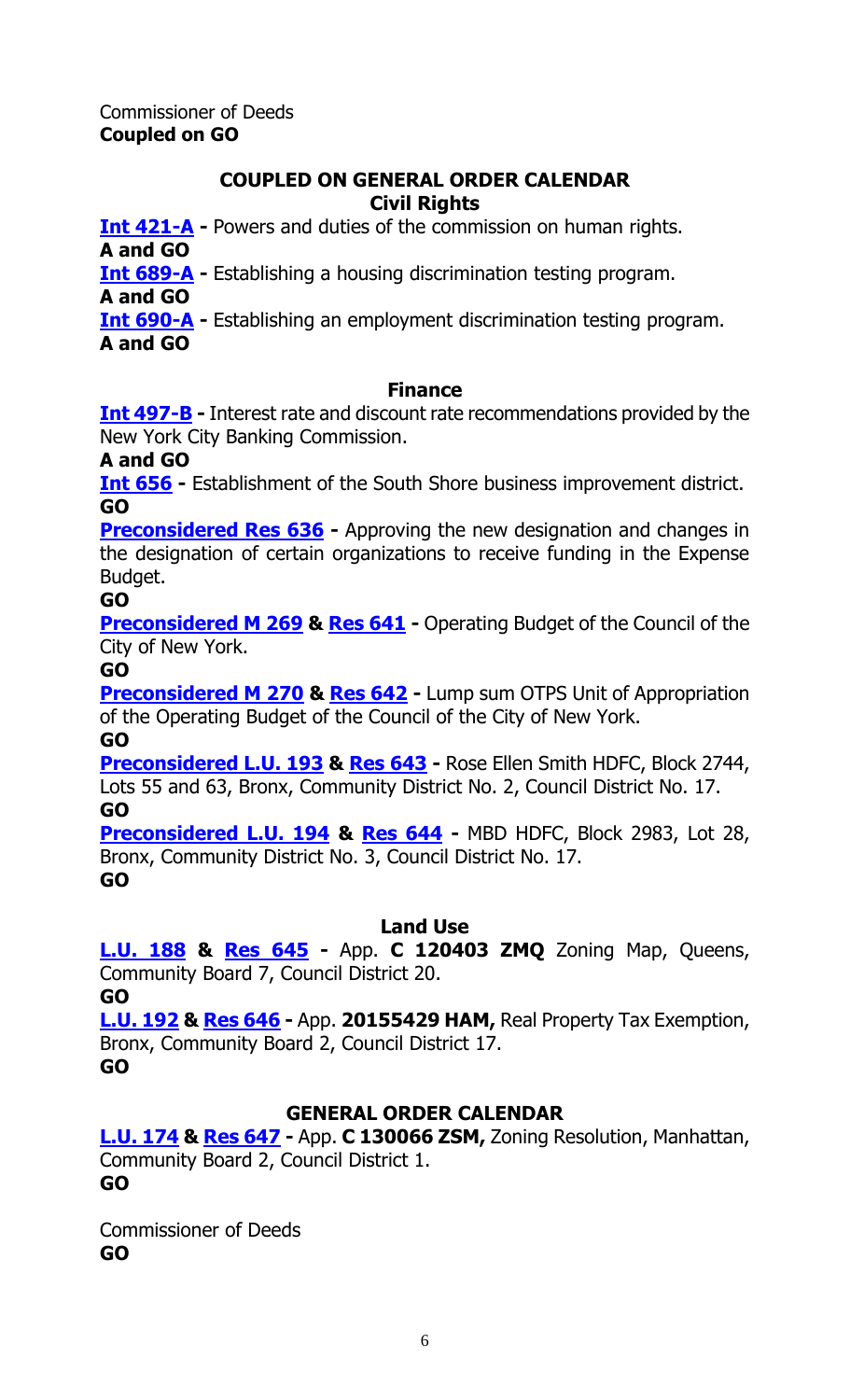# **13. INTRODUCTION & READING OF BILLS** See Attached

# **14. DISCUSSION OF RESOLUTIONS**

## **15. RESOLUTIONS [Res 520-A](http://legistar.council.nyc.gov/LegislationDetail.aspx?ID=2103595&GUID=4D251DD4-C9F8-4311-9563-74D8E86E0D77&Options=&Search=)**

An Amended Resolution calling on the New York State Assembly to pass A.6272, the New York State Senate to pass S.4490, and the Governor to sign such legislation, which would provide a property tax exemption for privatelyowned vacant land while such property is being used for the public benefit. **Amended and Adopted by the Committee on Finance**

#### **[Res 563](http://legistar.council.nyc.gov/LegislationDetail.aspx?ID=2170481&GUID=41506E6F-2F33-49B7-AA16-6E63327C2862&Options=&Search=)**

Resolution calling upon the New York State Legislature to reject any attempt to raise the cap on the number of charter schools.

# **Adopted by the Committee on Education**

#### **[Res 577](http://legistar.council.nyc.gov/LegislationDetail.aspx?ID=2170518&GUID=84779EFF-5B75-4A6E-8835-D8877BB635B2&Options=&Search=)**

Resolution calling upon the Department of Education to amend its Parent's Bill of Rights and Responsibilities to include information about opting out of highstakes testing and distribute this document at the beginning of every school year, to every family, in every grade.

# **Adopted by the Committee on Education**

# **[Res 592](http://legistar.council.nyc.gov/LegislationDetail.aspx?ID=2230894&GUID=23D74B04-F5AA-4429-9DCC-169D5B04003A&Options=&Search=)**

Resolution calling upon the New York State Legislature to fully implement the education funding requirements for New York City resulting from the Campaign for Fiscal Equity v State of New York case.

# **Adopted by the Committee on Education**

# **[Preconsidered Res](http://legistar.council.nyc.gov/LegislationDetail.aspx?ID=2241476&GUID=8844F03A-E69C-445E-831C-B785E4CE9743&Options=&Search=) 635**

Resolution calling upon the New York State Legislature to eliminate the Governor's receivership proposal in the executive budget for New York City. **Adopted by the Committee on Education**

**16. GENERAL DISCUSSION**

# **17. EXTENSION OF REMARKS**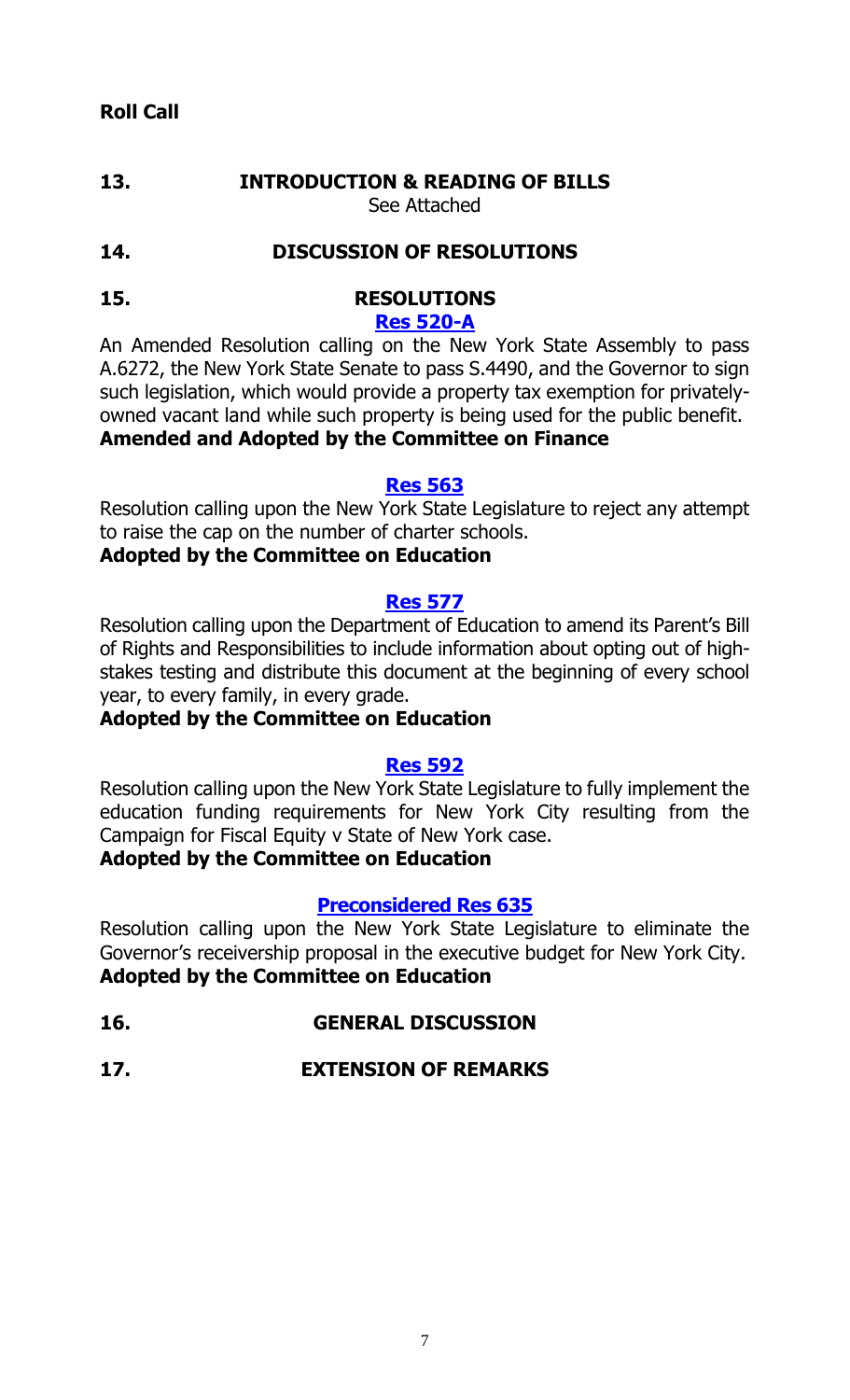# **INTRODUCTION AND READING OF BILLS**

## **[Int 723](http://legistar.council.nyc.gov/LegislationDetail.aspx?ID=2253275&GUID=E2F69B3A-F58D-411D-A488-4DF4A702C907&Options=&Search=)**

By The Speaker (Council Member Mark-Viverito) and Council Member Cornegy: A Local Law to amend the New York city charter, in relation to the development of protocols for inspector interactions with non-English speakers during agency inspections.

#### **Small Business**

#### **Int [724](http://legistar.council.nyc.gov/LegislationDetail.aspx?ID=2253274&GUID=ABCF769D-418C-44C8-9F80-F6DE3EF528AD&Options=&Search=)**

By Council Members Chin and Cornegy:

A Local Law to amend the New York city charter, in relation to creating an office of the small business advocate within the department of small business services.

#### **Small Business**

#### **[Int 725](http://legistar.council.nyc.gov/LegislationDetail.aspx?ID=2253287&GUID=9F0BFAA8-C83A-4698-9E63-2A410C389640&Options=&Search=)**

By Council Member Cornegy:

A Local Law to amend the New York city charter, in relation to incorporating feedback from businesses into agency inspector customer service training. **Governmental Operations**

#### **[Res 634](http://legistar.council.nyc.gov/LegislationDetail.aspx?ID=2253280&GUID=556D2FCF-6AF4-4F31-927D-3C8AF30B0146&Options=&Search=)**

By Council Members Cumbo and Van Bramer:

Resolution calling upon the Council of the City of New York to recognize and commemorate April as Jazz Appreciation Month.

# **Cultural Affairs, Libraries and International Intergroup Relations**

# **[Preconsidered Res 635](http://legistar.council.nyc.gov/LegislationDetail.aspx?ID=2241476&GUID=8844F03A-E69C-445E-831C-B785E4CE9743&Options=&Search=)**

By Council Members Dromm, Chin, Barron, Ferreras, Treyger, Lander, Johnson, Miller, Rosenthal, Levine and Richards:

Resolution calling upon the New York State Legislature to eliminate the Governor's receivership proposal in the executive budget for New York City. **Education**

#### **[Int 726](http://legistar.council.nyc.gov/LegislationDetail.aspx?ID=2253273&GUID=BBB1B769-6F2F-4AA9-B4DC-8DC210350D81&Options=&Search=)**

By Council Members Espinal and Cornegy:

A Local Law to amend the New York city charter, in relation to requiring the department of consumer affairs and the department of small business services to hold multiple business education events each year throughout the five boroughs.

#### **Consumer Affairs**

#### **[Int 727](http://legistar.council.nyc.gov/LegislationDetail.aspx?ID=2253288&GUID=141EF274-7E7C-46D2-8DC9-6D4DD88782D1&Options=&Search=)**

By Council Member Ferreras (by request of the Mayor):

A Local Law to amend the administrative code of the city of New York, in relation to the assessment of real property damaged by the severe storm that occurred on the twenty-ninth and thirtieth of October, two thousand twelve. **Finance**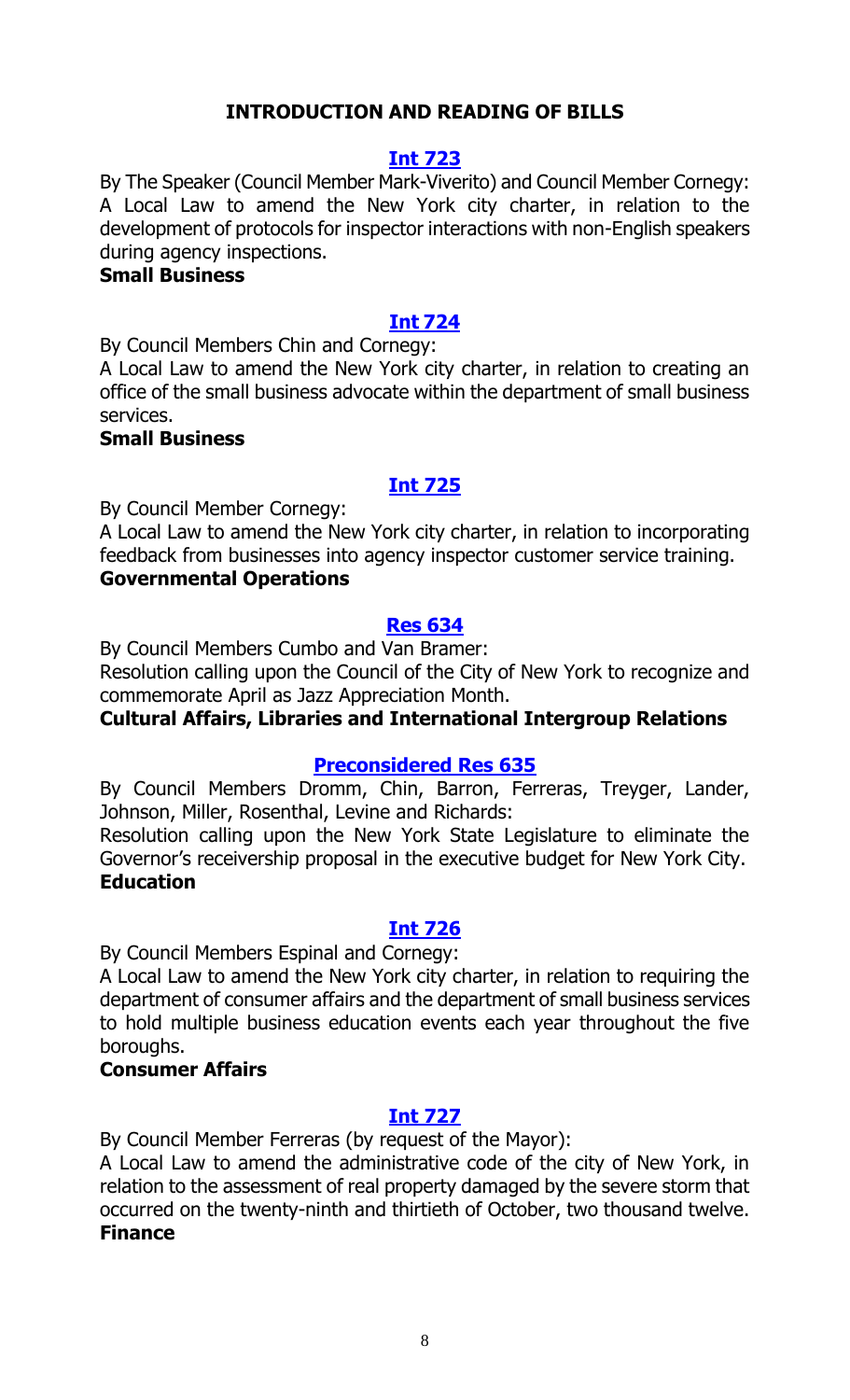# **[Preconsidered Res 636](http://legistar.council.nyc.gov/LegislationDetail.aspx?ID=2249309&GUID=0B2DFB98-1D7F-4B50-A1A6-A5F4298399B2&Options=&Search=)**

By Council Member Ferreras:

Resolution approving the new designation and changes in the designation of certain organizations to receive funding in the Expense Budget. **Finance**

# **[Int 728](http://legistar.council.nyc.gov/LegislationDetail.aspx?ID=2253285&GUID=9AB6D2CA-2AC6-42A0-832A-45662D092016&Options=&Search=)**

By Council Member Garodnick:

A Local Law to amend the administrative code of the city of New York, in relation to requiring the publication of the NYPD patrol guide.

# **Public Safety**

# **[Int 729](http://legistar.council.nyc.gov/LegislationDetail.aspx?ID=2253276&GUID=5827C3A1-892C-443C-BC53-1BD9D405FF8B&Options=&Search=)**

By Council Members Gentile and Cornegy:

A Local Law to amend the New York city charter, in relation to requiring an annual analysis of, and recommendations based on, violations dismissed by the department of consumer affairs' tribunal.

#### **Consumer Affairs**

# **[Int 730](http://legistar.council.nyc.gov/LegislationDetail.aspx?ID=2253272&GUID=9BACC627-DB3A-455C-861E-9CE4C35AFAAC&Options=&Search=)**

By Council Members Gibson and Johnson:

A Local Law to amend the administrative code of the city of New York, in relation to reports on school discipline and police department activity relating to schools.

### **Public Safety**

# **[Int 731](http://legistar.council.nyc.gov/LegislationDetail.aspx?ID=2253278&GUID=3F61B8B0-BC08-4A08-9156-CDCF6BDB63C4&Options=&Search=)**

By Council Members Johnson, Levine, the Public Advocate (Ms. James), Rosenthal, Torres and Reynoso:

A Local Law to amend the administrative code of the city of New York, in relation to the prohibition of discrimination in housing.

# **Civil Rights**

# **[Int 732](http://legistar.council.nyc.gov/LegislationDetail.aspx?ID=2253267&GUID=22426D1F-A1EE-47AE-9437-448C16F94636&Options=&Search=)**

By Council Member Kallos:

A Local Law to amend the New York city charter, in relation to making urban planning professionals available to community boards.

# **Governmental Operations**

# **[Int 733](http://legistar.council.nyc.gov/LegislationDetail.aspx?ID=2253266&GUID=8380BE5B-765B-4457-AB96-77E1600432D9&Options=&Search=)**

By Council Member Kallos:

A Local Law to amend the administrative code of the city of New York and the New York city building code, in relation to the use of recycled aggregate in concrete.

# **Housing and Buildings**

# **[Int 734](http://legistar.council.nyc.gov/LegislationDetail.aspx?ID=2253268&GUID=1FE201B3-518F-46D0-B310-045B5347E0C2&Options=&Search=)**

By Council Members Kallos, Cumbo, and Cornegy:

A Local Law to amend the New York city charter, in relation to employment resources for parents reentering the workforce.

# **Economic Development**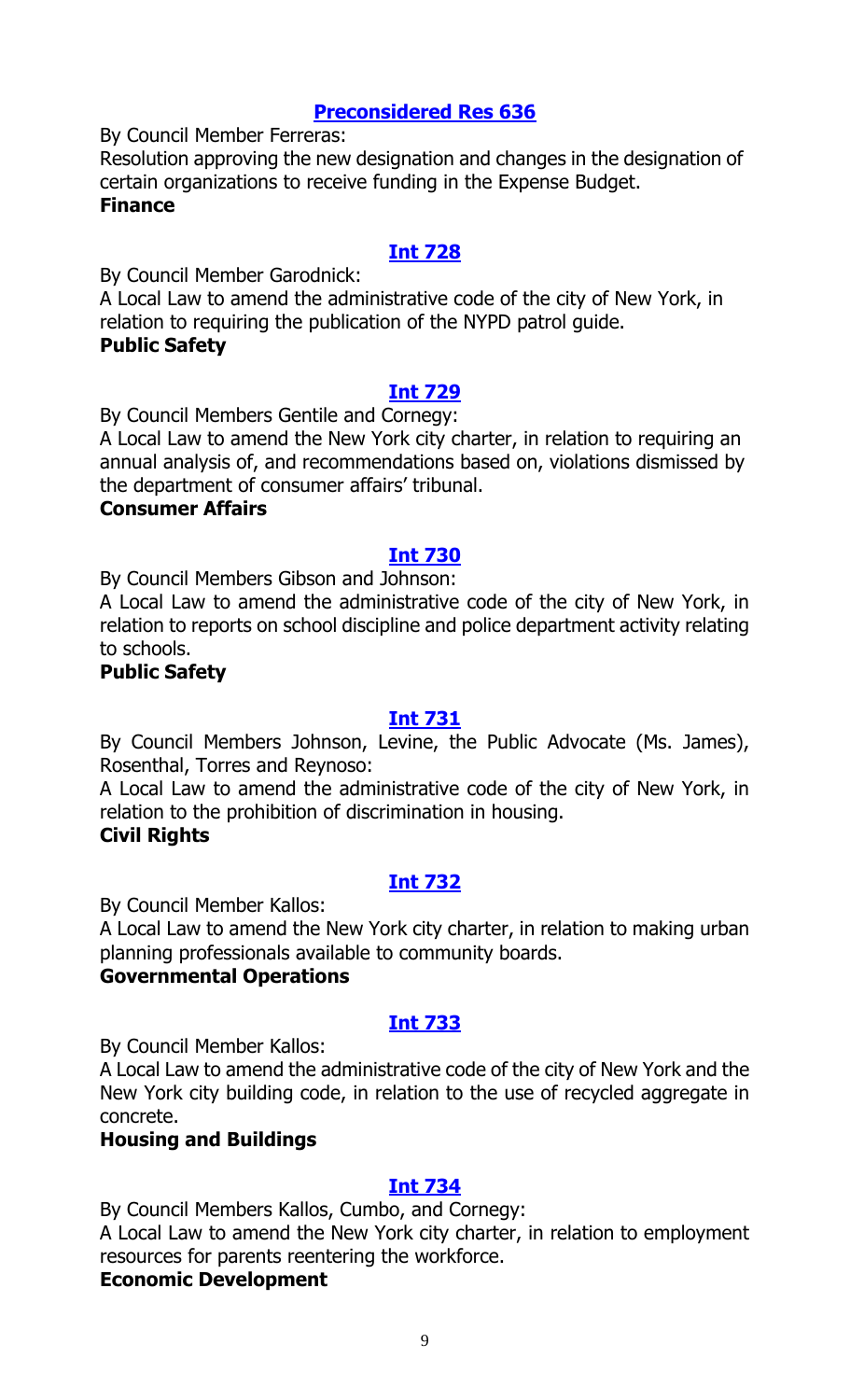# **[Res 637](http://legistar.council.nyc.gov/LegislationDetail.aspx?ID=2253284&GUID=66F7D046-4C58-40B6-8E8D-1BCDC01CC739&Options=&Search=)**

By Council Member Koo:

Resolution commemorating the  $50<sup>th</sup>$  anniversary of the signing of the New York City Landmarks Law.

# **Land Use**

# **[Int 735](http://legistar.council.nyc.gov/LegislationDetail.aspx?ID=2253282&GUID=1E2150F6-75AF-404E-9A8A-F824FE25EE72&Options=&Search=)**

By Council Member Lancman:

A Local Law to expand the New York Police Department's reporting requirements to include the number of arrests that were voided by the police, or were declined to be prosecuted by the local prosecutor.

# **Public Safety**

# **[Int 736](http://legistar.council.nyc.gov/LegislationDetail.aspx?ID=2253270&GUID=023D2B73-AEF0-4B03-AE14-61167A8431C8&Options=&Search=)**

By Council Members Levine and The Speaker (Council Member Mark-Viverito):

A Local Law to amend the New York city charter, in relation to an office of civil justice.

# **Courts and Legal Services**

# **[Int 737](http://legistar.council.nyc.gov/LegislationDetail.aspx?ID=2253283&GUID=F6EBDA3C-388C-4927-8989-D09D3E197ABD&Options=&Search=)**

By Council Member Levine:

A Local Law to amend the administrative code of the city of New York, in relation to the creation of a task force to study the effect of shadows cast by large buildings over parkland.

# **Parks and Recreation**

# **[Int 738](http://legistar.council.nyc.gov/LegislationDetail.aspx?ID=2253265&GUID=982A9657-F8BE-4BD1-95BC-AE429F490DDB&Options=&Search=)**

By Council Members Levine and Crowley:

A Local Law to amend the administrative code of the city of New York, in relation to a gas qualification for journeyman plumbers.

# **Housing and Buildings**

# **[Int 739](http://legistar.council.nyc.gov/LegislationDetail.aspx?ID=2253277&GUID=60E7D1DA-264A-410C-9687-609F3B52C959&Options=&Search=)**

By Council Members Richards and Lancman:

A Local Law to amend the New York city charter, in relation to creating a solar ombudsperson position within the New York city department of buildings. **Housing and Buildings**

# **[Int 740](http://legistar.council.nyc.gov/LegislationDetail.aspx?ID=2253279&GUID=295774B1-AB47-44E5-8DA5-9D7CBEB3C4CD&Options=&Search=)**

By Council Member Rodriguez:

A Local Law to amend the administrative code of the city of New York, in relation to requiring base stations, black car bases, and luxury limousine bases to submit electronic trip records.

# **Transportation**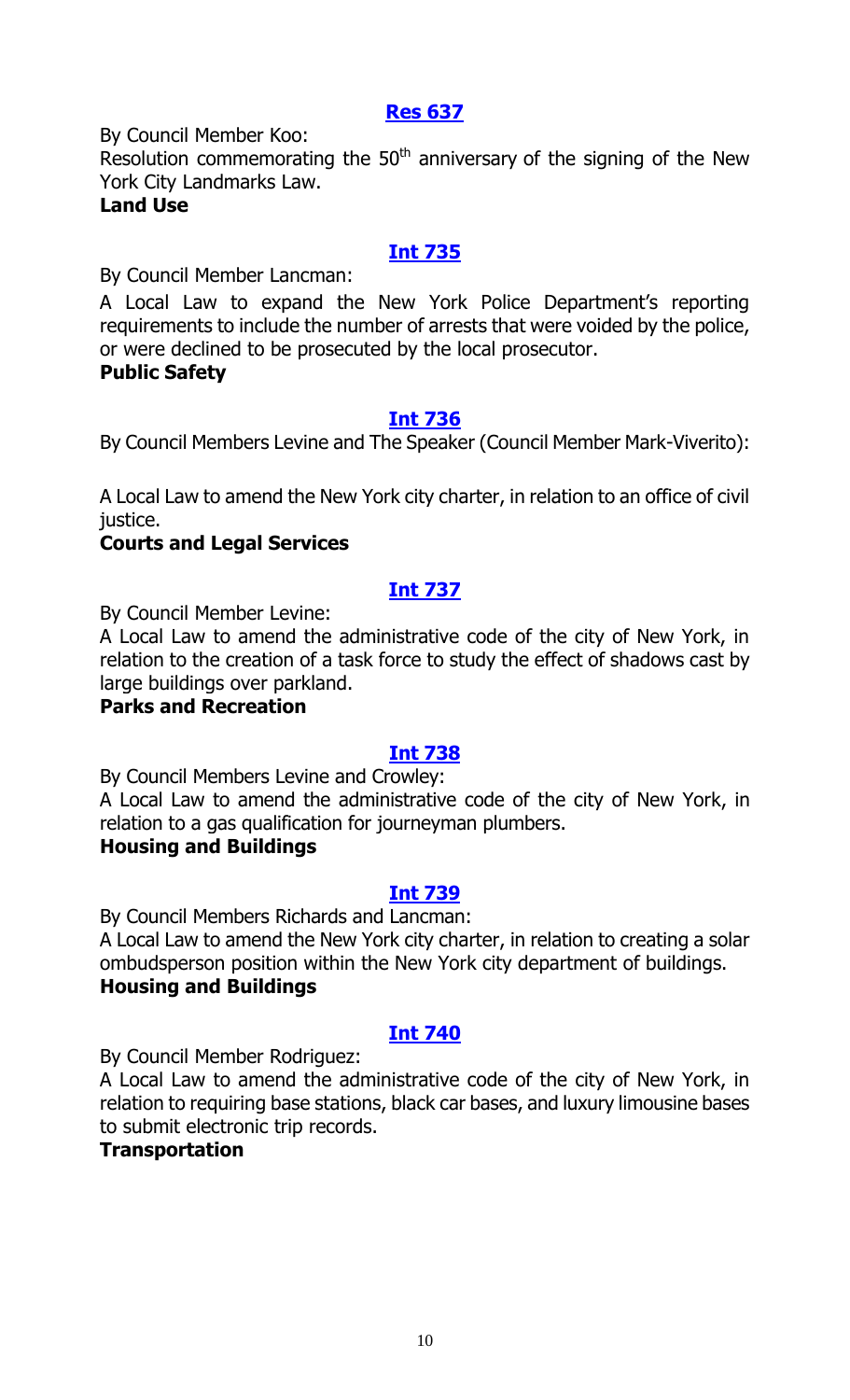# **[Int 741](http://legistar.council.nyc.gov/LegislationDetail.aspx?ID=2253269&GUID=AC4A8FD5-F8B2-4674-9F9F-E1EA830A7B80&Options=&Search=)**

By Council Member Treyger:

A Local Law to amend the New York city fire code, in relation to the posting of hurricane evacuation zone and evacuation center information in multiple dwellings.

# **Fire and Criminal Justice Services**

# **[Res 638](http://legistar.council.nyc.gov/LegislationDetail.aspx?ID=2253286&GUID=AB0ACF61-28FD-4242-A341-DD398C4228FC&Options=&Search=)**

By Council Member Ulrich:

Resolution recognizing this and every April as Autism Awareness Month in the City of New York.

**Health**

# **[Int 742](http://legistar.council.nyc.gov/LegislationDetail.aspx?ID=2253271&GUID=20101A0A-8A7F-414E-BC26-8344091CD92E&Options=&Search=)**

By Council Members Van Bramer and Cumbo: A Local Law to amend the New York city charter, in relation to the community engagement process in the percent for art law.

# **Cultural Affairs, Libraries and International Intergroup Relations**

# **[Res 639](http://legistar.council.nyc.gov/LegislationDetail.aspx?ID=2253281&GUID=5281B4FA-AB30-4345-B334-BAB4C0C66AB4&Options=&Search=)**

By Council Member Williams:

Resolution honoring the late Horace Morancie.

**Cultural Affairs, Libraries and International Intergroup Relations**

# **[Res 640](http://legistar.council.nyc.gov/LegislationDetail.aspx?ID=2253292&GUID=6A566A82-38F2-4E82-9C27-2682289205A3&Options=&Search=)**

By Council Member Williams:

Resolution recognizing June as Gun Violence Awareness Month in New York City.

# **Public Safety**

# **[Preconsidered L.U. 193](http://legistar.council.nyc.gov/LegislationDetail.aspx?ID=2249318&GUID=65AE20F1-2446-4BB6-9890-794C2BB06ED7&Options=&Search=)**

By Council Member Ferreras: Rose Ellen Smith HDFC, Block 2744, Lots 55 and 63, Bronx, Community District No. 2, Council District No. 17. **Finance**

# **[Preconsidered L.U. 194](http://legistar.council.nyc.gov/LegislationDetail.aspx?ID=2249317&GUID=0D17F0C2-ABA3-4E17-B938-179659A4610D&Options=&Search=)**

By Council Member Ferreras: MBD HDFC, Block 2983, Lot 28, Bronx, Community District No. 3, Council District No. 17. **Finance**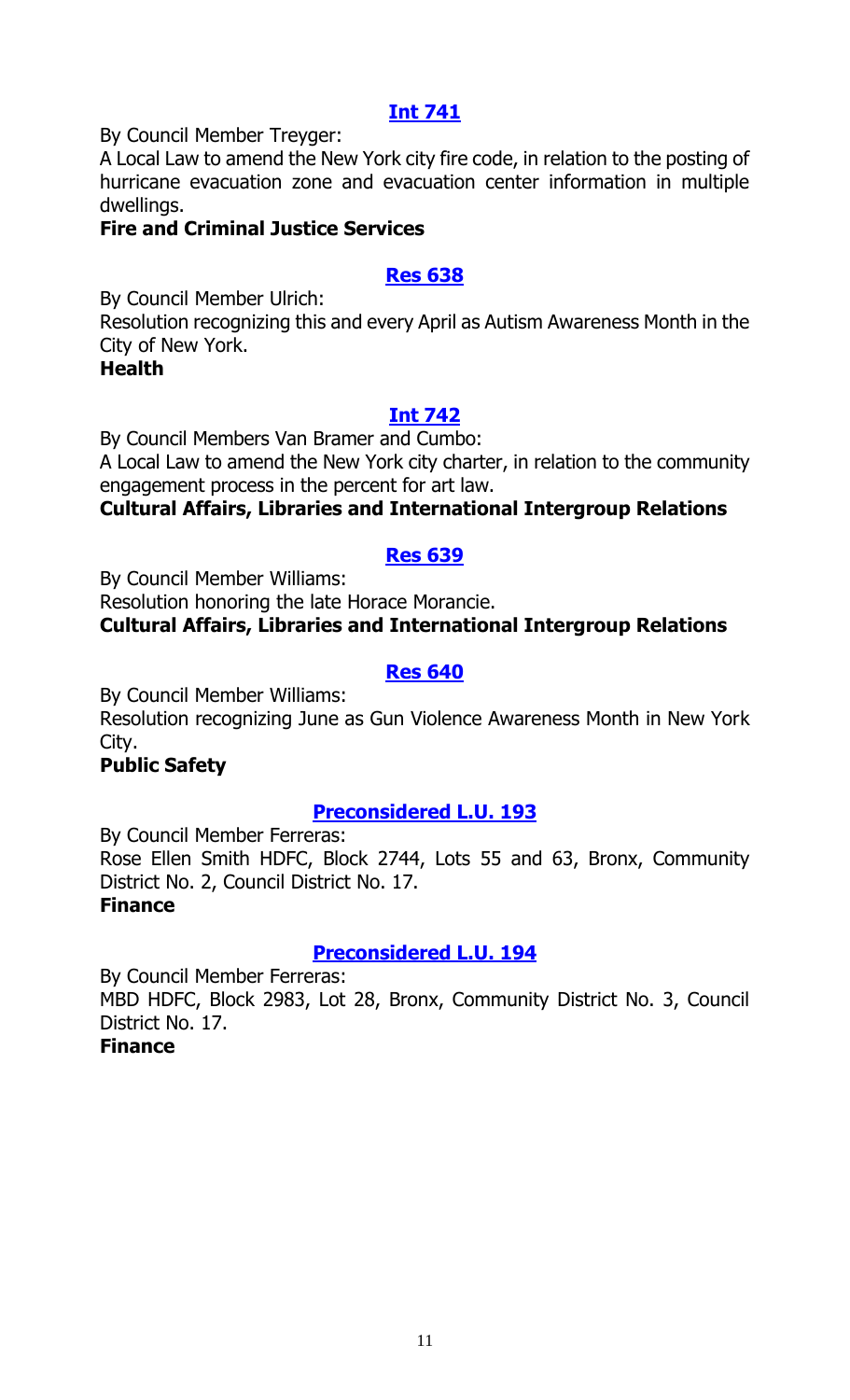# **[L.U. 195](http://legistar.council.nyc.gov/LegislationDetail.aspx?ID=2253197&GUID=07AF7D72-2A38-48F6-9EDF-DA72FEBDA4C3&Options=&Search=)**

By Council Member Greenfield:

Application No. **20155355 TCM** pursuant to Section 20-226 of the Administrative Code of the City of New York, concerning the petition of 002 Mercury Tacos, LLC, d/b/a Otto's Tacos, for a revocable consent to establish, maintain and operate an unenclosed sidewalk café located at 131 Seventh Avenue South, Borough of Manhattan, Community Board 2, Council District 3. This application is subject to review and action by the Land Use Committee only if called-up by vote of the Council pursuant to Rule 11.20b of the Council and Section 20-226 of the New York City Administrative Code.

# **Zoning and Franchises**

# **[L.U. 196](http://legistar.council.nyc.gov/LegislationDetail.aspx?ID=2253198&GUID=51222629-BBA6-48B9-AB4B-453EF6B98C84&Options=&Search=)**

By Council Member Greenfield:

Application No. **20155377 TCM** pursuant to Section 20-226 of the Administrative Code of the City of New York, concerning the petition of Innovation Kitchens LLC., d/b/a Dominique Ansel Kitchen, for a revocable consent to establish, maintain and operate an unenclosed sidewalk café located at 137 Seventh Avenue South, Borough of Manhattan, Community Board 2, Council District 3. This application is subject to review and action by the Land Use Committee only if called-up by vote of the Council pursuant to Rule 11.20b of the Council and Section 20-226 of the New York City Administrative Code.

#### **Zoning and Franchises**

#### **[L.U. 197](http://legistar.council.nyc.gov/LegislationDetail.aspx?ID=2253196&GUID=9B94395A-DD9F-47EE-A79C-CD0771DBDAC7&Options=&Search=)**

By Council Member Greenfield:

Application No. **N 150127 ZRM** submitted by the Department of City Planning pursuant to Section 201 of the New York City Charter, for an amendment of the Zoning Resolution of the City of New York, concerning Article VIII, Chapter 1 (Special Midtown District), Borough of Manhattan, Community Districts 5 and 6, Council District 4.

# **Zoning and Franchises**

# **[L.U. 198](http://legistar.council.nyc.gov/LegislationDetail.aspx?ID=2253200&GUID=0A6F4A31-A177-400D-8E64-9D58F2220FD4&Options=&Search=)**

By Council Member Greenfield:

Application No. **C 140440 MMM** submitted by the New York City Department of City Planning, pursuant to Sections 197-c and 199 of the New York City Charter, and Section 5-430 et seq. of the New York City Administrative Code for an amendment to the City Map involving: the elimination, discontinuance and closing of Vanderbilt Avenue between East 42nd Street and East 43rd Street, including authorization for any acquisition or disposition of real property related thereto, Community Districts 5, Council District 4. This application is subject to review and action by the Land Use Committee only if appealed to the Council pursuant to Charter Section 197-d(b)(2) or called up by vote of the Council pursuant to Charter Section 197-d(b)(3).

## **Zoning and Franchises**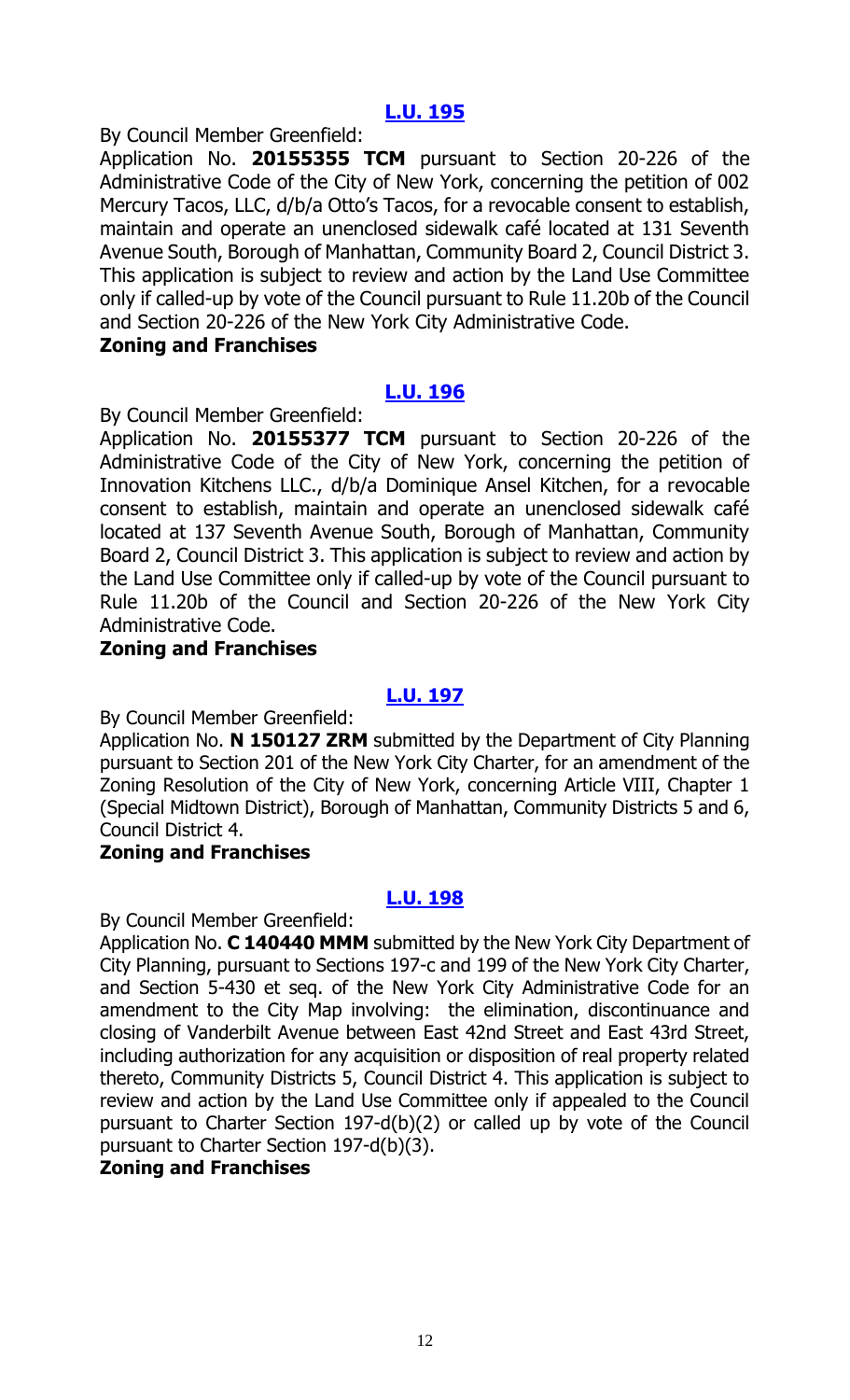# **[L.U. 199](http://legistar.council.nyc.gov/LegislationDetail.aspx?ID=2253201&GUID=D6BCB13C-9E40-45BB-855D-BB8F49B09920&Options=&Search=)**

By Council Member Greenfield:

Application No. **C 150128 ZSM** submitted by Green 317 Madison LLC and Green 110 East 42nd LLC pursuant to Sections 197-c and 201 of the New York City Charter for the grant of a special permit pursuant to proposed Section 81-635 of the Zoning Resolution to allow the transfer of floor area from property located at 110 East 42nd Street, a landmark building (Bowery Savings Bank Building) to property bounded by 42nd Street, Madison Avenue, 43rd Street, and Vanderbilt Avenue to facilitate the development of a commercial building, in a C5-3 District, within the Special Midtown District (Grand Central Subdistrict) Community Districts 5 and 6, Council District 4. This application is subject to review and action by the Land Use Committee only if appealed to the Council pursuant to Charter Section 197-d(b)(2) or called up by vote of the Council pursuant to Charter Section 197-d(b)(3).

# **Zoning and Franchises**

# **[L.U. 200](http://legistar.council.nyc.gov/LegislationDetail.aspx?ID=2253202&GUID=ED1E482B-EA5C-49FC-8328-BD0711DE5BB4&Options=&Search=)**

By Council Member Greenfield:

Application No. **C 150129 ZSM** submitted by Green 317 Madison LLC and Green 110 East 42nd LLC pursuant to Sections 197-c and 201 of the New York City Charter for the grant of a special permit pursuant to proposed Section 81-641 of the Zoning Resolution to allow an increase in floor area to facilitate the development of a commercial building on property bounded by 42nd Street, Madison Avenue, 43rd Street, and Vanderbilt Avenue, in a C5-3 District, within the Special Midtown District (Grand Central Subdistrict), Community Districts 5 and 6, Council District 4. This application is subject to review and action by the Land Use Committee only if appealed to the Council pursuant to Charter Section 197-d(b)(2) or called up by vote of the Council pursuant to Charter Section 197  $d(b)(3)$ .

# **Zoning and Franchises**

# **[L.U. 201](http://legistar.council.nyc.gov/LegislationDetail.aspx?ID=2253203&GUID=E42E4630-D7ED-4041-AA90-5CD91880F913&Options=&Search=)**

By Council Member Greenfield:

Application No. **C 150130(A) ZSM** submitted by Green 317 Madison LLC and Green 110 East 42nd LLC pursuant to Sections 197-c and 201 of the New York City Charter for the grant of a special permit pursuant to proposed Section 81- 642 of the Zoning Resolution to modify, in conjunction with the special permit pursuant to proposed Section 81-641 (Additional floor area for the provisional of public realm improvements), street wall requirements, height and setback requirements and the mandatory district plan elements of Retail Continuity along Designated Streets, Pedestrian Circulation Space, Major Building Entrances, Building lobby entrance requirements, and Curb cut restrictions and loading requirements to facilitate the development of a commercial building on property bounded by 42nd Street, Madison Avenue, 43rd Street, and Vanderbilt Avenue (Block 1277, Lots 20, 27, 46, and 52), in a C5-3 District, within the Special Midtown District (Grand Central Subdistrict). Community Districts 5 and 6, Council District 4. This application is subject to review and action by the Land Use Committee only if appealed to the Council pursuant to Charter Section 197 d(b)(2) or called up by vote of the Council pursuant to Charter Section 197  $d(b)(3)$ .

# **Zoning and Franchises**